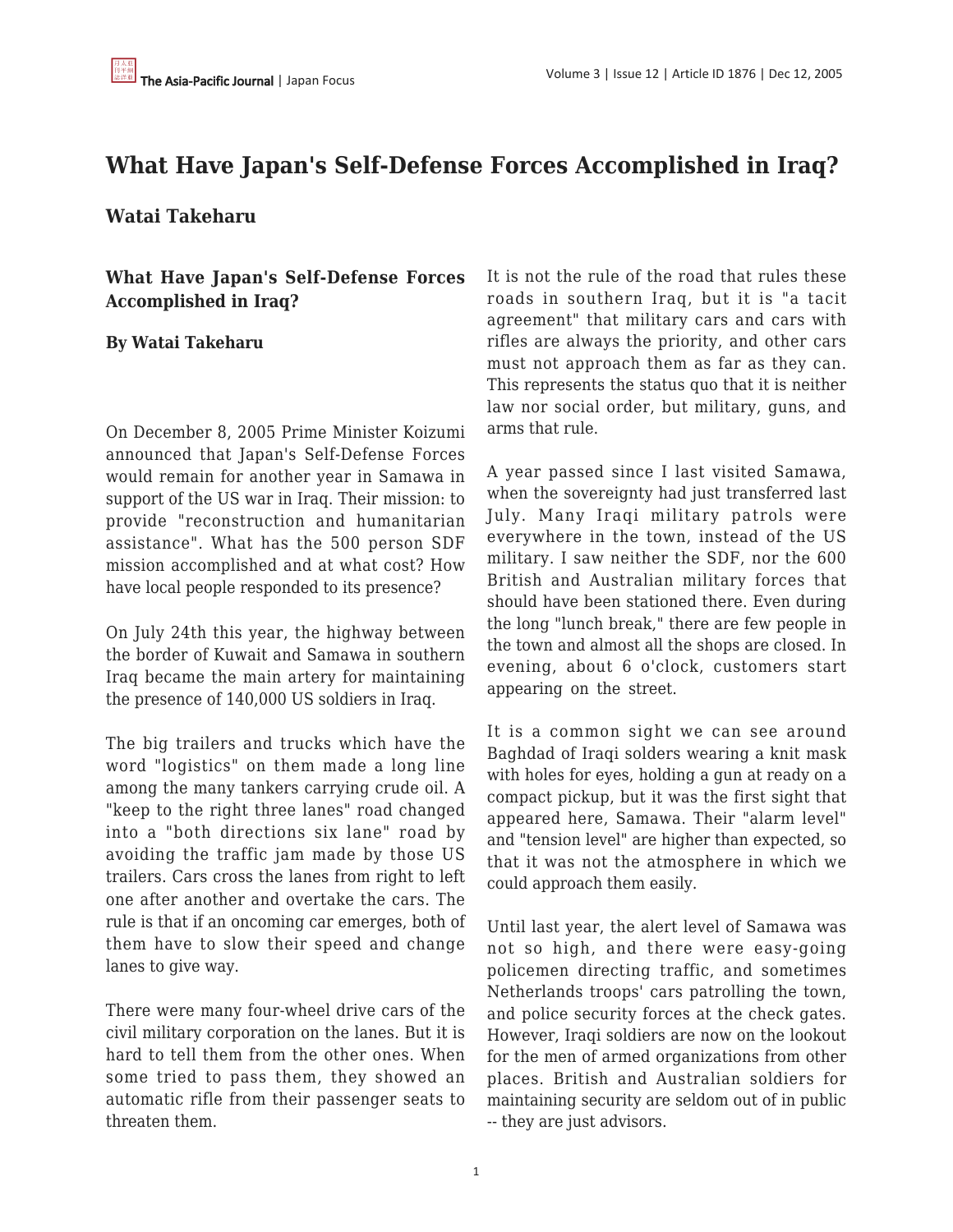In fact, an element of concern in Samawa comes from the presence of those foreign troops like the SDF, British, and Australians, and the voices of some of the local population are against these deployments.

"Kahrabaa! (electricity), Maa! (water), Amal! (work)"

These Arabic words were repeated before the SDF dispatch, too, but now the citizens' voices insisting on these things make us feel their resignation, despair, and sometimes hostility toward the SDF.

Kahrabaa (electricity) is the most serious problem that everyone insists upon first. The best selling product is an aircraft generator on the commercial avenue in the central square of Samawa when the temperature goes higher than 50 degrees at noontime. The popular and cheap small-sized model that says "ASTRA / MADE IN KOREA" costs 85,000 Dinars (about 65 Dollars).

"After the five-hour blackout, we can have electricity for only one hour. This repeats many days. However, because of this blackout, more and more people are coming out to buy generators to make ceiling fans and air conditioners work, since they can't stand this fierce heat. However, I cannot be pleased about these good sales honestly, because it is such a bad condition," said Abd-Ali, the electronics store owner. The new electric power station will be constructed by using "free financial aid" from the Japanese government, but only the place is decided now. It will be much later that the actual construction will be started.

The Maa (water) problem is coupled with the Kahrabaa (electricity) problem. Water is pumped by machines. So, if the electricity is stopped, water is too. What's worse, water cannot be pumped into the high places of fivestory housing developments. Due to the efforts of water purification and supply facilities given through ODA, the provision of water supplies within the SDF camp already stopped in February of this year. The 26 water supply cars, which bear the mark "Captain Tsubasa," sent from Japan, drive around Samawa. However, the citizens' demands were not for "water supply" continuation, but for "the maintenance of water and sewerage."



An SDF convoy in Samawa

In regard to the Amal (job) problem, sometimes men working to repair a road and doing construction can be seen at the edges of the town, but it is just a matter of day labor. There are many jobless people around the town helplessly sitting in the shade. Actually, repairing or repainting walls of schools and clinics that SDF ordered from Iraqis is being done on the periphery of Samawa. However, in regard to this, there are heightening criticisms like "These are jobs that Iraqis can do on their own" and "What and whom are we doing this for? Instead of this, we need improvement in the problems of electricity and water." Now, such work is being conducted in over thirty places around Samawa everyday, and there is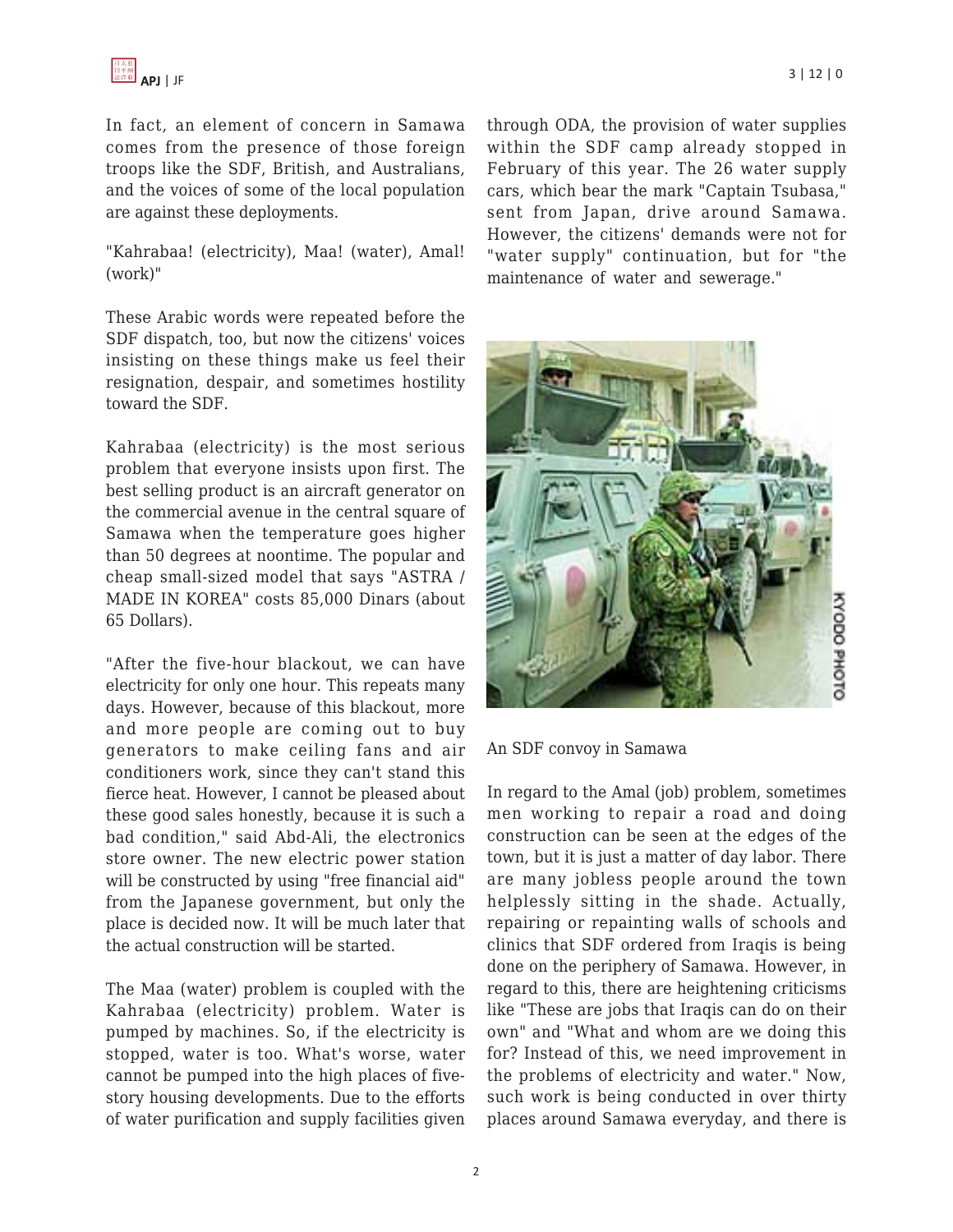possibility that the more they do work like that, the more they may receive antipathetic reactions from citizens.

Based on these three problems, the citizens' anger and dissatisfaction are gradually being directing against the SDF. On July 24th, the day I entered Samawa, Amar Haidar, the expresident of the Japan Goodwill Association, had his jewelry shop bombed by someone. Thanks to that happening at midnight, the shop was empty, though two people were injured.

Until last year, a banner was displayed in front of the shop. It said "I will send a dear message to Japanese friends on behalf of all Iraqis." in both Japanese and Arabic. This was suggested by Mr. Amar. Last July, I revisited him and he said to me proudly "Samawa citizens are satisfied with the SDF activities here. The SDF will be a bridge between Japan and Iraq, I believe."



SDF public relations

Contrary to what he said, even in that time there were few citizens satisfied with the SDF work, and a year passed, and his shop which represents "friendship" with the SDF was targeted. Some say that the cause was personal resentment against Mr. Amar, but surprisingly there are few people who sympathize with him about this matter:

"The SDF and the 'Japan Goodwill Association' don't listen to citizens' hopes. What is the SDF doing in Samawa? I have never seen them working for this whole year and a half. It was a really peaceful town before the SDF came here..." (a jobless man)

"If they don't fix the water and electricity, they are just like the American troops. Recently, many people have come to think that way. I guess some Samawa citizens who opposed the SDF presence bombed the shop." (a mall employee)

A friend of the ex-president, Majid Zaher, also takes a harsh view: "Before the case happened, he seemed to have become afraid. This is because, these days, people who criticize his ideas are increasing. Maybe the cause was that he didn't ask anything of the SDF, but just kept saying, 'Friendship with the SDF.' So, it led to the attack from those who are against the SDF presence."

Until last July, actually citizens' direct criticisms of the SDF were few: Comments were made like "I don't know what they are doing, but maybe they are doing something good for Samawa." or "After the SDF presence, the Japanese companies will come." These voices were in the majority. Moreover, until December 2003, just before the SDF arrival, false rumors spread widely around Samawa: "Japanese companies like Sony and Toyota will soon come here." And after the SDF came: "It seems that the SDF came instead of Japanese corporations. The SDF will do the same thing that the companies would do." Like that, the fact is that they accepted the SDF in order to promote economic recovery.

However, one and a half years have passed since then, and such 'hopes' and 'illusions' have faded away. Citizens began to feel that the SDF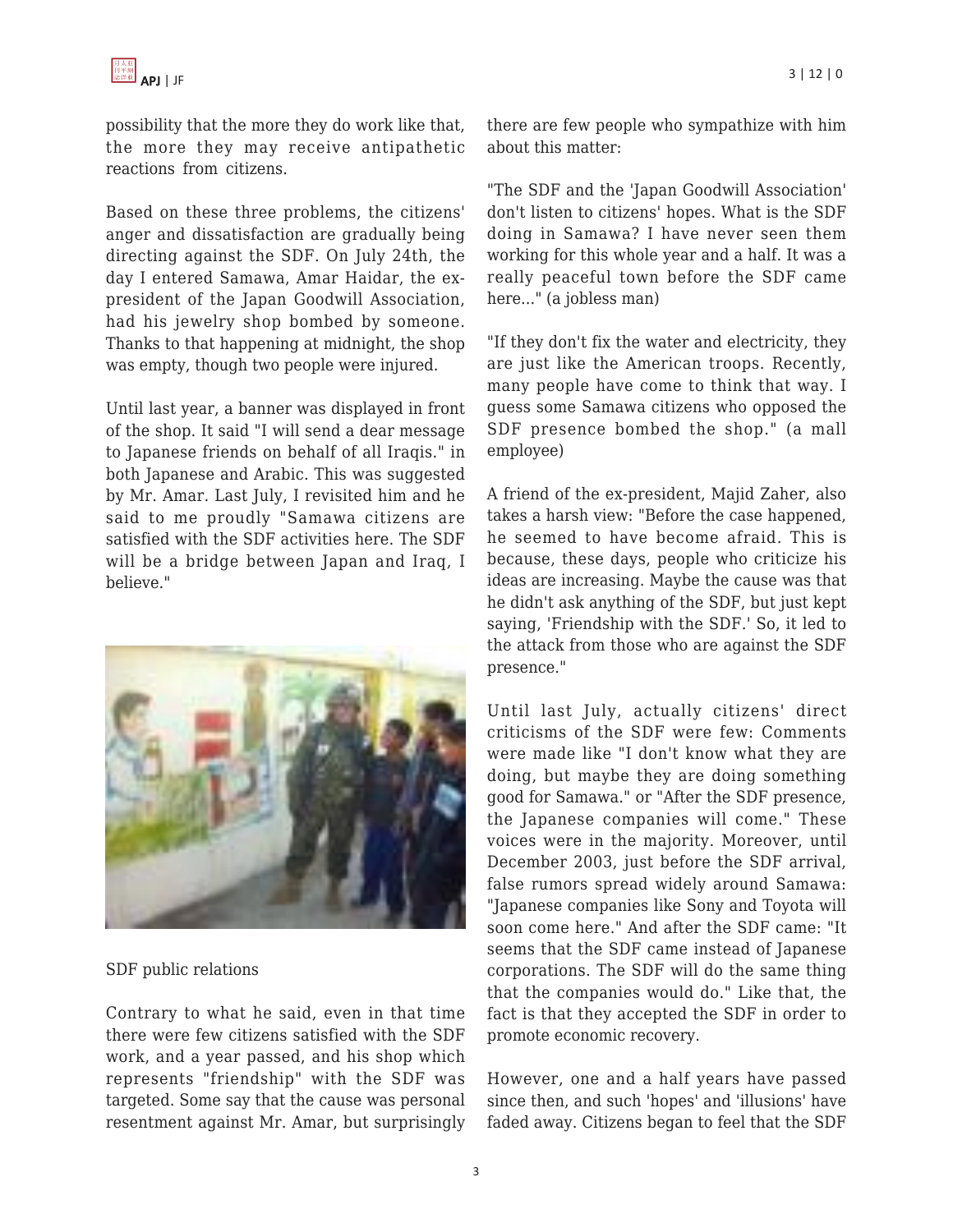hasn't solved the problems of 'blackouts, water failures, and unemployment.'

From this July onward, supporters of the Shiite clergyman al-Sadr often hold demonstrations within the city. Police fired guns, and some were killed and wounded. It was rare then to find someone who supported them against the SDF presence, and many Samawa citizens took a cool attitude and stood back from the demonstrations. But from this year, supporters have been increasing among young people and jobless people. What's more, Muhammad Al-Galawi, the representative of Mr. al-Sadr's office since this May, is 'hardcore.'

Those members are suspected of firing shells over the SDF camp, and of the bombing of an SDF car that happened this June. This time also, they have denied direct involvement in the case of the jewelry shop, but their attitudes toward the SDF have never changed. He responded in my interview: "As Japan will never forget the bombings in Hiroshima and Nagasaki, we insist to the Japanese government that if SDF continues their presence here, we cannot deny the possibility that we will attack the SDF. As long as they keep staying here, we regard them as occupation forces. Thus, the SDF is one of our targets. The friendship between the SDF and Samawa citizens will never be produced."

"As long as they are one of the occupation forces, we don't see the SDF as the Japanese military. It is Koizumi's Army and what has been sent by the US military. I used to like Japan and the Japanese. But because the SDF has been sent here, this friendship has collapsed."

"Keeping the presence of the UK military and the SDF here will lead to a worse security situation as in Baghdad. It is not troops that Iraq needs, but citizens' power. We will welcome you if you take off your military uniforms and weapons. I would like Japanese people to think about the Iraqi side, not just the SDF side."

'Electricity, water, jobs': They call for solutions to these problems; and at the same time the supporters of al-Sadr require the 'withdrawal of the SDF' in their demonstrations. And they absorb citizens' dissatisfaction so that they can control this hostility and direct it toward the foreign troops staying there. It would be still be OK if only the members of the Sadr group were complaining about the SDF activities, but actually I heard many voices criticizing like, "the SDF should get out of Samawa" and "the SDF is the same as the occupation forces" too. Furthermore, I heard alarming voices saying: "If this situation continues, we ourselves will attack the SDF next," as said to me by one jobless man.

The cost of the SDF dispatch is now over 30 billion yen in total for land-sea-and-air operations until the time limit in December of this year. The detailed costs have not been provided yet. Of this, 80-90% is used for maintenance of the presence of the GSDF in Samawa, including food, fuel, equipment, and labor costs. Considering that the number of SDF personnel is about 600 at anytime, we can calculate that it costs over 100 million yen for one member for a two-year presence in Samawa.

However, when I watched the SDF during a week in July, and was in front of the camp gate, all I saw were cars shuttling to the UK base camps. They refused to allow my coverage and photographing due to the "warnings of the Foreign Ministry." The SDF didn't do any activities at all after the SDF bombing incident happened on June 23rd, except for activities inside the SDF camp. Looking at their activity reports, they sometimes 'supervise and teach' at sites by repairing a road or a building. However, it seems to be nothing but an excuse 'for going out' as the evidence that 'they did work outside of the camp.'